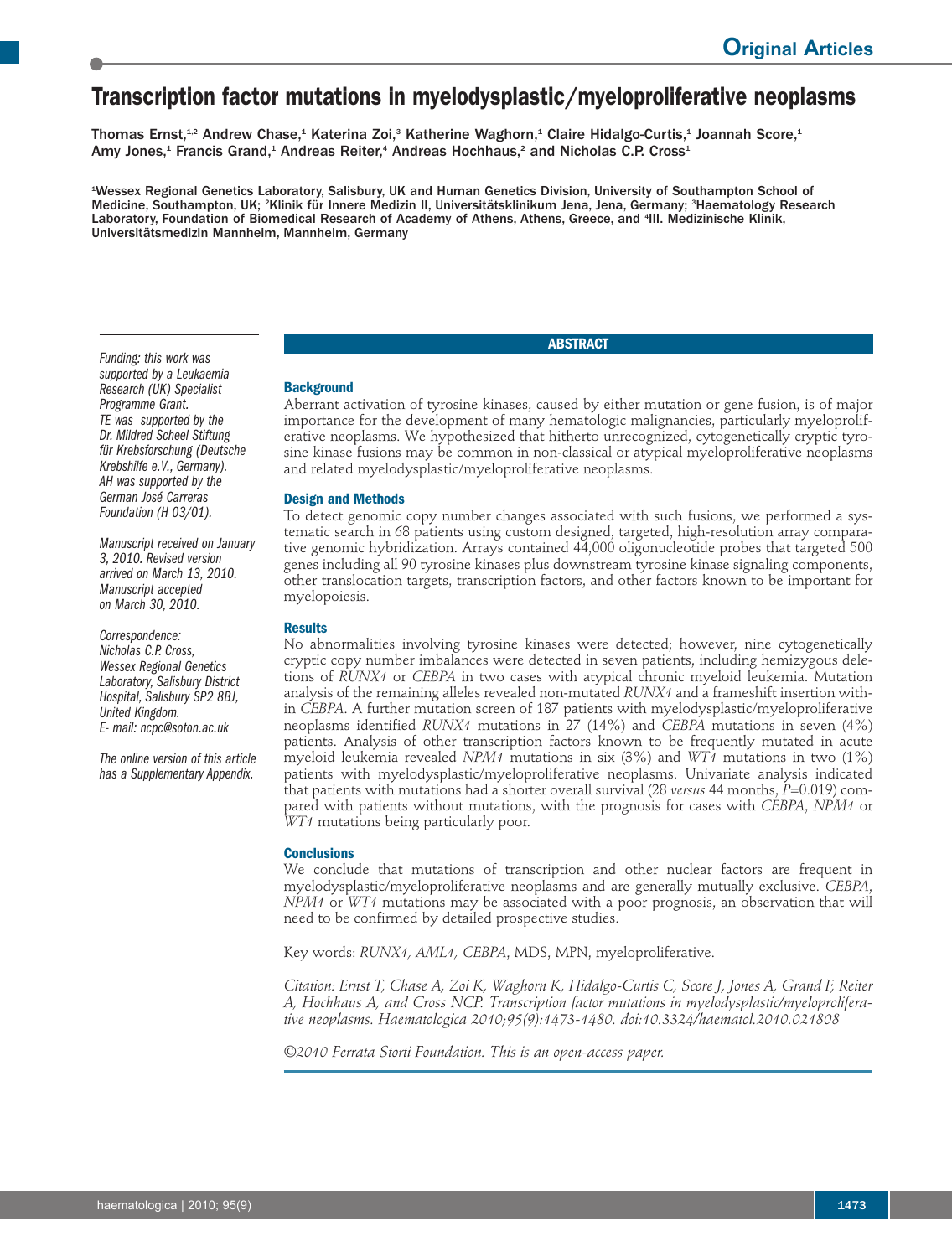### **Introduction**

Myeloproliferative neoplasms (MPN) are clonal hematopoietic stem cell disorders characterized by abnormal proliferation and survival of one or more myeloid cell types in the bone marrow and increased numbers of mature and immature cells in the peripheral blood. <sup>1</sup> In addition to the four classical MPN, polycythemia vera, essential thrombocythemia, primary myelofibrosis and chronic myeloid leukemia (CML), there are rarer subtypes referred to as non-classical or atypical MPN such as chronic eosinophilic leukemia (CEL), hypereosinophilic syndrome (HES), chronic neutrophilic leukemia or MPN unclassifiable (MPN-U). <sup>2</sup> These disorders may overlap with myelodysplastic/myeloproliferative neoplasms (MDS/MPN) including *BCR-ABL*-negative atypical CML, chronic myelomonocytic leukemia (CMML) and MDS/MPN unclassifiable (MDS/MPN-U), in which proliferation is accompanied by dysplastic features or ineffective hematopoiesis in other lineages. 3

The molecular pathogenesis of atypical MPN and MDS/MPN is only partially understood. In many patients, aberrant activation of tyrosine kinase signaling has been found as a consequence of four principal mechanisms: (i) activating tyrosine kinase mutations, e.g. *FLT3* and *JAK2*, 4 (ii) mutations in downstream signaling components, e.g. *RAS*, 5,6 (iii) mutations in negative regulators, e.g. *CBL*7-9 and (iv) constitutively active tyrosine kinase fusion genes arising as a consequence of genomic rearrangements. $^{\rm 10}$ Collectively, however, these abnormalities account for well under 50% of cases.

Of the tyrosine kinase fusions, *FIP1L1-PDGFRA* in CEL is unique in that it results from a cytogenetically invisible 800 kb interstitial deletion at chromosome band 4q12. 11All other fusions in atypical MPN and MDS/MPN, most of which are extremely rare, are associated with visible karyotypic aberrations. However cytogenetically cryptic tyrosine kinase fusions have been described in acute lymphoblastic leukemia, either as a consequence of translocations involving regions that cannot be distinguished visually (*EML1-ABL)'<sup>2</sup>* or, most remarkably, episomal amplification (*NUP214-ABL*). <sup>13</sup> The discovery of cryptic fusions relied on a fortuitous case with an incidental visible translocation (*FIP1L1-PDGFRA*) or the use of fluorescence *in situ* hybridization to screen for disruption of *ABL* (*EML1- ABL* and *NUP214-ABL*). It is, therefore, possible that many other similar abnormalities remain to be discovered.

In this study, we hypothesized that hitherto unrecognized, cytogenetically cryptic tyrosine kinase fusions might be common in patients with atypical MPN or MDS/MPN. Since cryptic fusions are frequently associated with DNA copy number changes, we performed a targeted screen of all tyrosine kinases as well as tyrosine kinase signaling components, known translocation targets and transcription factors using custom designed, high-resolution targeted array comparative genomic hybridization (CGH). We sought to determine whether copy number changes characterize atypical MPN and MDS/MPN of unknown molecular etiology and whether they could be used as a tool to help identify novel fusion genes or other driver mutations.

#### **Design and Methods**

#### *Patients and clinical samples*

Pretreatment leukocyte genomic DNA from 68 patients was studied by targeted array CGH. Patients had MDS/MPN (CMML, n=9; atypical CML, n=8; MDS/MPN-U, n=14); CEL/HES, n=17; MPN-U, n=16; chronic neutrophilic leukemia, n=3, or acute basophilic leukemia, n=1. All samples tested negative for *BCR-ABL*, *FIP1L1-PDGFRA*, *JAK2*V617F and none had karyotypic abnormalities suggestive of other known tyrosine kinase fusions. Nine patients with CEL/HES showed a significant response to imatinib treatment in the absence of any known imatinib-sensitive abnormality. A further 187 patients with MDS/MPN (CMML, n=97; atypical CML, n=68; MDS/MPN-U, n=22) were analyzed for sequence variants by direct sequencing. The study was approved by the Internal Review Boards from participating institutions and informed consent was provided according to the Declaration of Helsinki.

#### *Targeted array comparative genomic hybridization*

We designed Agilent HD-CGH Microarrays (Agilent Technologies, Palo Alto, CA, USA) using the 4x44K format. Slides consisted of four individual arrays, each containing 44,000 60-mer oligonucleotide probes. Individual oligonucleotides were selected from the Agilent eArray online database (*https://earray.chem.agilent.com/erray*). Each array targeted 500 genes including all 90 tyrosine kinases plus downstream tyrosine kinase signaling components, other translocation targets, transcription factors, and other factors known to be important for myelopoiesis (for a full list of targeted genes see *Online Supplementary Table S1*). For each target gene, 50-100 probes were selected that spanned the gene plus flanking sequences of up to 200 kb, providing a resolution of up to 5-10 kb. Samples were processed according to the Oligonucleotide Array-based CGH for Genomic DNA Analysis Protocol (version 4.0, Agilent Technologies). Briefly, 1.5 µg of the patients' and reference DNA were labeled with either Cy3 or Cy5 by random priming after restriction enzyme digestion. Differentially labeled patients' and control DNA was mixed, denatured and hybridized to array slides for 24 h under stringent conditions. Slides were then washed, dried and scanned using an Agilent G2505B microarray scanner and Agilent Scan Control software (version A.7.0.1). Microarray images were analyzed by Agilent Feature Extraction software (version 9.5.3.1) and the data were subsequently imported into CGH Analytics software (version 3.4.40, Agilent Technologies) for downstream analysis.

Since the proportion of background normal cells in our samples was unknown and likely to be variable between cases, it was important to determine that our targeted arrays could detect heterozygous deletions in a background of normal cells. We found that *FIP1L1-PDGFRA* was readily detectable when EOL1 DNA was diluted 1:2.5 with normal DNA (Figure 1A and B). Since EOL1 cells have two copies of the del(4) and one normal 4, this is equivalent to detection of a heterozygous deletion when normal cells constitute 50% of the sample.

## *Human genome-wide array comparative genomic hybridization*

In some cases in which targeted array CGH revealed copy number changes that extended beyond the boundaries of the probes targeting a gene of interest, commercially available Agilent Human Genome CGH Microarrays in 244K format (containing 244,000 coding and non-coding human sequences with a genome-wide resolution of approximately 7-9 kb) were used to identify the full extent of the copy number abnormali-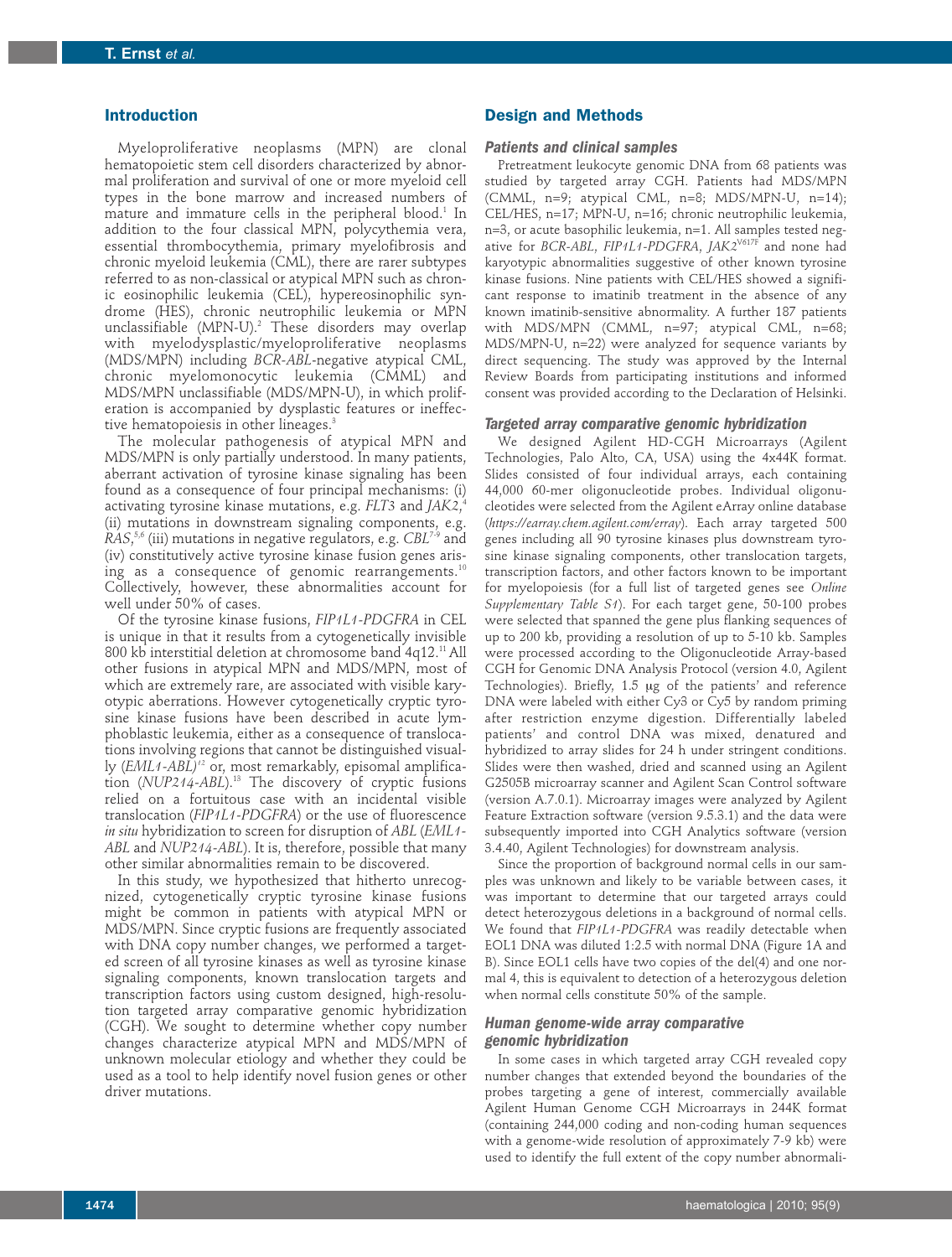

Figure 1. Targeted array CGH and sequencing profiles. (A) Control experiments demonstrating that targeted arrays were readily able to identify the 800kb *FIP1L1-PDGFRA* deletion in EOL1 cells in a background of normal cells. EOL1 cells harboring two copies of the del(4) and one normal chromosome 4. (B) 1:2.5 mixtures of EOL1 DNA with normal DNA, simulating a heterozygous deletion with 50% background normal cells. (C) *RUNX1* deletion in a patient with atypical CML. Targeted array CGH profile of chromosome 21 (left) with zoom of the respective region (right) showing a hemizygous deletion of *RUNX1*. (D) Whole-genome 244K array CGH results confirm this observation and further characterize the deletion as a 841kb deletion including *RUNX1*. (E) *CEBPA* deletion in a patient with atypical CML. Targeted array CGH profile of chromosome 19 (left) with zoom of the respective region (right) showing a hemizygous deletion of *CEBPA*. (F) Whole-genome 244K array CGH results further characterize the deletion as a 6.3Mb deletion including *CEBPA* and several other genes. (G) Sequencing result of the atypical CML patient with a *CEBPA* deletion. A homozygous 2 bp insertion was observed resulting in a frameshift at amino acid threonine 60 (bottom panel).<br>The CEBPA reference reference sequence is shown in the top panel.

|  |  |  |  | Table 1. Copy number abnormalities found by targeted array CGH. |  |  |  |  |  |
|--|--|--|--|-----------------------------------------------------------------|--|--|--|--|--|
|--|--|--|--|-----------------------------------------------------------------|--|--|--|--|--|

| <b>Patient</b>  | Disease             | <b>Chromosome</b> | <b>Band</b> | <b>Gene</b>    | <b>CNA</b> | <b>CNA start position</b> CNA end position CNA size (kb) |           |       | N. of probes   |
|-----------------|---------------------|-------------------|-------------|----------------|------------|----------------------------------------------------------|-----------|-------|----------------|
|                 |                     |                   |             |                |            |                                                          |           |       |                |
|                 | Atypical CML        | 5                 | 5q21.3      | PJA2           | Gain       | 108662279                                                | 108714138 | 51.9  | 22             |
| $\overline{2}$  | <b>Atypical CML</b> | $\mathbf{h}$      | 5p12        | FGF10          | Loss       | 44387421                                                 | 44399741  | 12.3  | 14             |
|                 |                     | 15                | 15q21.1     | FGF7           | Loss       | 47498995                                                 | 47525965  | 27.0  | 28             |
| 3               | MPN-U               | 17                | 17q23.1     | <b>CLTC</b>    | Loss       | 55117687                                                 | 55118542  | 0.9   | 3              |
| $\overline{4}$  | <b>HES</b>          | 19                | 19p13.11    | <b>JUND</b>    | Loss       | 18251575                                                 | 18251854  | 0.3   | $\mathfrak{b}$ |
| 5               | Atypical CML        | 19                | 19q13.11    | <b>CEBPA</b>   | Loss       | 38473374                                                 | 38495178  | 21.8  | 50             |
| $6\phantom{.}6$ | Atypical CML        | 19                | 19p13.11    | <b>JUND</b>    | Loss       | 18251575                                                 | 18251854  | 0.3   |                |
|                 |                     | 21                | 21q22.12    | <b>RUNX1</b>   | Loss       | 35044781                                                 | 35543405  | 498.6 | 200            |
|                 | MPN-U               | 22                | 22q13.2     | <i>L3MBTL2</i> | Gain       | 39916010                                                 | 39959748  | 43.7  | 14             |

CNA: copy number abnormality; CML: chronic myeloid leukemia; MPN-U: myeloproliferative neoplasm unclassifiable; HES: hypereosinophilic syndrome. Genomic positions are *according to NCBI build 35 (hg17) and indicate the minimum size of the abnormality.*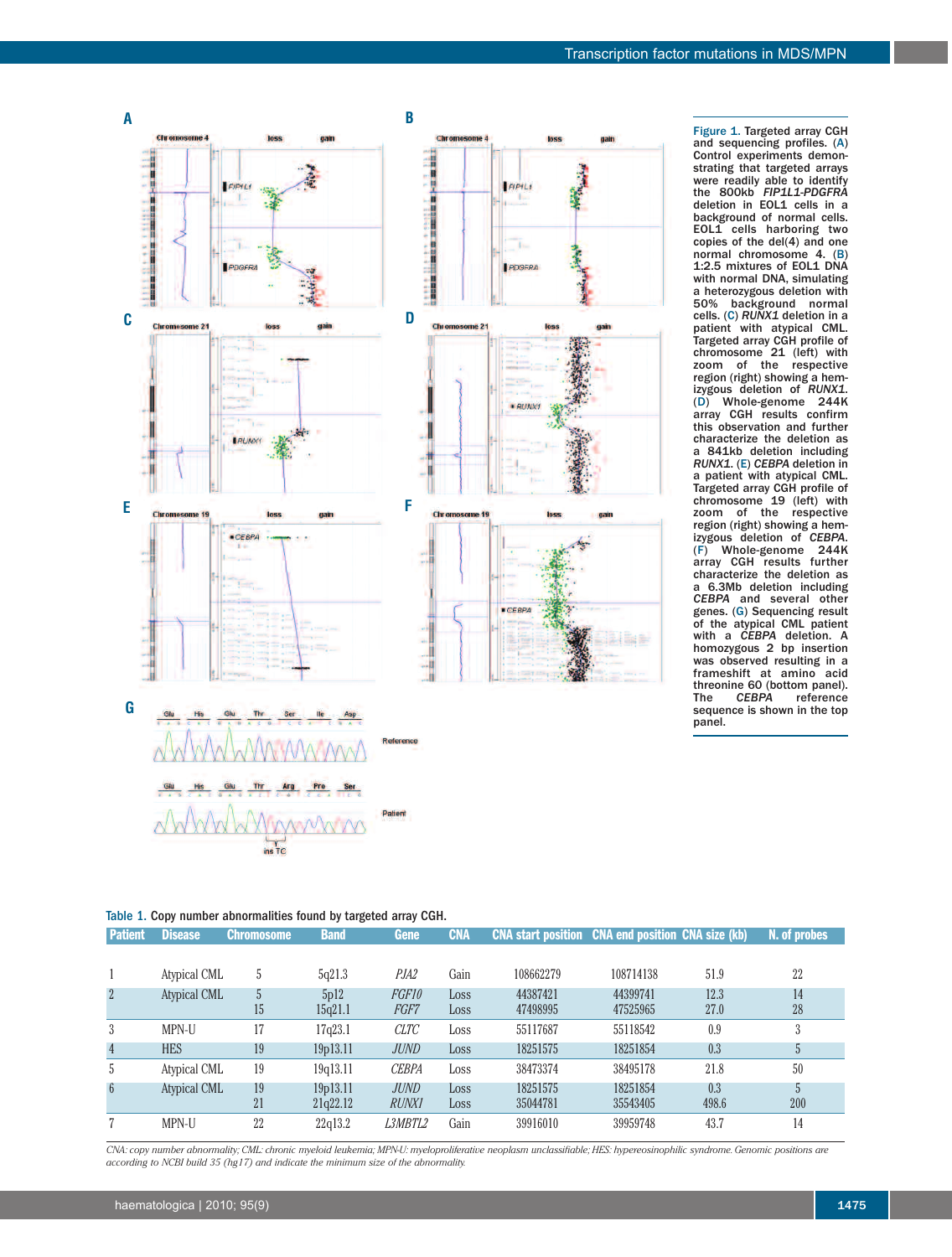ties. The sample processing was performed as described for the targeted arrays except that 2 µg of patients' and reference DNA were used.

### *Scoring criteria*

Copy number changes less than 10 Mb were regarded as cytogenetically cryptic. Abnormalities in three consecutive oligonucleotide probes were required to call a copy number imbalance by array CGH. Copy number changes were compared to the Database of Genomic Variants <sup>14</sup> to exclude known constitutional copy number variants.

#### *Mutation analysis*

Mutation analysis was performed on whole-genome amplified DNA material using the Illustra™ GenomiPhi V2 DNA Amplification Kit (GE Healthcare, Buckinghamshire, UK). The entire coding regions of *RUNX1* (exons 3-8) (ENST00000344691) and *CEBPA* (exon 1) (ENST00000328368) and selected exons of *NPM1* (exon 12) (ENST00000296930) and *WT1* (exons 7 and 9) (ENST00000332351) were analyzed by direct sequencing of polymerase chain reaction products using published primer sequences $^{\scriptscriptstyle 15\text{-}18}$  and standard techniques on an ABI 3130 Genetic Analyzer (Applied Biosystems, Warrington, UK) with Mutation Surveyor software (SoftGenetics, State College, PA, USA). A dropping factor (relative intensity drop of the wild-type allele peak relative to that seen in a concurrently run normal sample) of 60% or more was considered indicative of a biallelic mutation whereas a dropping factor of less than 60% was considered as monoallelic. This is a conservative definition and since we did not know the relative proportion of malignant and non-malignant cells in our samples the true incidence of homozygosity may be underestimated. All mutations were confirmed on unamplified genomic DNA by sequencing in both directions.

## **Results**

## *Detection of copy number imbalances in the majority of patients*

Sixty-six of 68 patients (97%) harbored detectable genomic imbalances with a median of five (range, 1-19) copy number abnormalities per patient. Of the 424 copy number imbalances detected, 252 (59%) were amplifications and 172 (41%) were deletions involving 41 of the 500 targeted genes. The median size of the copy number changes was 3.0 kb (range, 0.1 – 498.6 kb) involving a median of six oligonucleotide probes (range, 3-200). Forty patients showed either gain or loss of DNA material and 26 patients had both. One patient with CMML and one patient with MPN-U did not show any copy number abnormality within the targeted genes. Of the 41 regions showing copy number imbalance, 20 were within regions of known copy number variants. Thirteen additional regions with a median size of 1.2 kb (range, 0.1 - 18.2 kb) were identified that showed copy number loss in some individuals and copy number gain in others strongly suggesting that they are copy number variants, despite not being listed in the Database of Genomic Variants (*Online Supplementary Table S2*).

#### *Identifications of novel copy number abnormalities*

After eliminating copy number variants, nine cytogenetically cryptic imbalances at eight loci remained in seven

patients (Table 1). Their median size was 21.8 kb (range, 0.3 - 498.6kb) involving a median of 14 oligonucleotide probes (range, 3-200). Seven copy number changes represented loss of DNA material including a 499 kb deletion of *RUNX1* at 21q22.12 (Figure 1C) and a 22 kb deletion of *CEBPA* at 19q13.11 (Figure 1E) in two patients with atypical CML. Two copy number imbalances represented gain of DNA material (*PJA2* and *L3MBT2L*). None of the imbalances affected tyrosine kinases.

#### *Breakpoint analysis of* **RUNX1** *and* **CEBPA** *deletions*

For this initial study we focused on the *RUNX1* and *CEBPA* deletions because of their known prognostic significance in AML; the other abnormalities are still under investigation. In patients with *RUNX1* or *CEBPA* deletions the copy number abnormalities extended beyond the limits of the probe set targeting these genes. Whole-genome array CGH was, therefore, performed to characterize the genomic boundaries of these abnormalities (Table 2). An 841 kbdeleted region including only *RUNX1* was identified in the patient with *RUNX1* deletion (Figure 1D). In the patient with the *CEBPA* deletion, a region of 6.3 Mb was identified with involvement of adjacent genes which were not represented on the initial targeted array (Figure 1F).

### *Mutation analysis of candidate genes reveals frequent mutations of transcription factors*

We focused on *RUNX1* and *CEBPA* because of their known involvement in AML. Mutation analysis of the remaining alleles in the two patients with deletions revealed non-mutated *RUNX1* and a 2 bp insertion within *CEBPA* leading to a frameshift at amino acid threonine 60 (Figure 1G). A mutation screen of a further 187 patients with MDS/MPN identified *RUNX1* mutations in 27 (14%; CMML, n=18; atypical CML, n=4; MDS/MPN-U, n=5) and *CEBPA* mutations in 7 (4%; CMML, n=4; atypical CML, n=3) patients. Three patients had two *RUNX1* mutations leading to a total of 30 *RUNX1* mutations (frameshift ins/del, n=13; missense, n=12; nonsense, n=5). Four mutations (13%) were homozygous. Eighteen *RUNX1* mutations (60%) were located within the RUNT domain (amino acids 50-177) and four (13%) were within the transactivation domain (amino acids 291-371) (Figure 2A). One patient had two *CEBPA* mutations leading to a total of eight *CEBPA* mutations (frameshift ins/del, n=5; missense, n=2; nonsense, n=1). Three mutations (38%) were homozygous and mutations were spread throughout the coding sequence (Figure 2B). A recurrent in-frame insertion of 6 bp (H196\_P197dup) within the TAD2 domain of *CEBPA* was identified in 13 cases but has previously been identified as a polymorphism. 19,20

Mutation analysis of other transcription factors known to be frequently mutated in AML revealed *NPM1* mutations in 6/187 (3%) and *WT1* mutations in 2/187 (1%) MDS/MPN patients. Taken together, mutations in transcription factors were identified in 41/187 (22%) MDS/MPN patients. Of these, only one patient had mutations in two different genes (*CEBPA* and *WT1*) indicating that transcription factor mutations are generally mutually exclusive (Table 3 and *Online Supplementary Table S3*).

#### *Prognostic impact of transcription factor mutations*

Transcription factor mutations have prognostic significance in AML and we, therefore, assessed the impact of mutational status on survival in the 127 MDS/MPN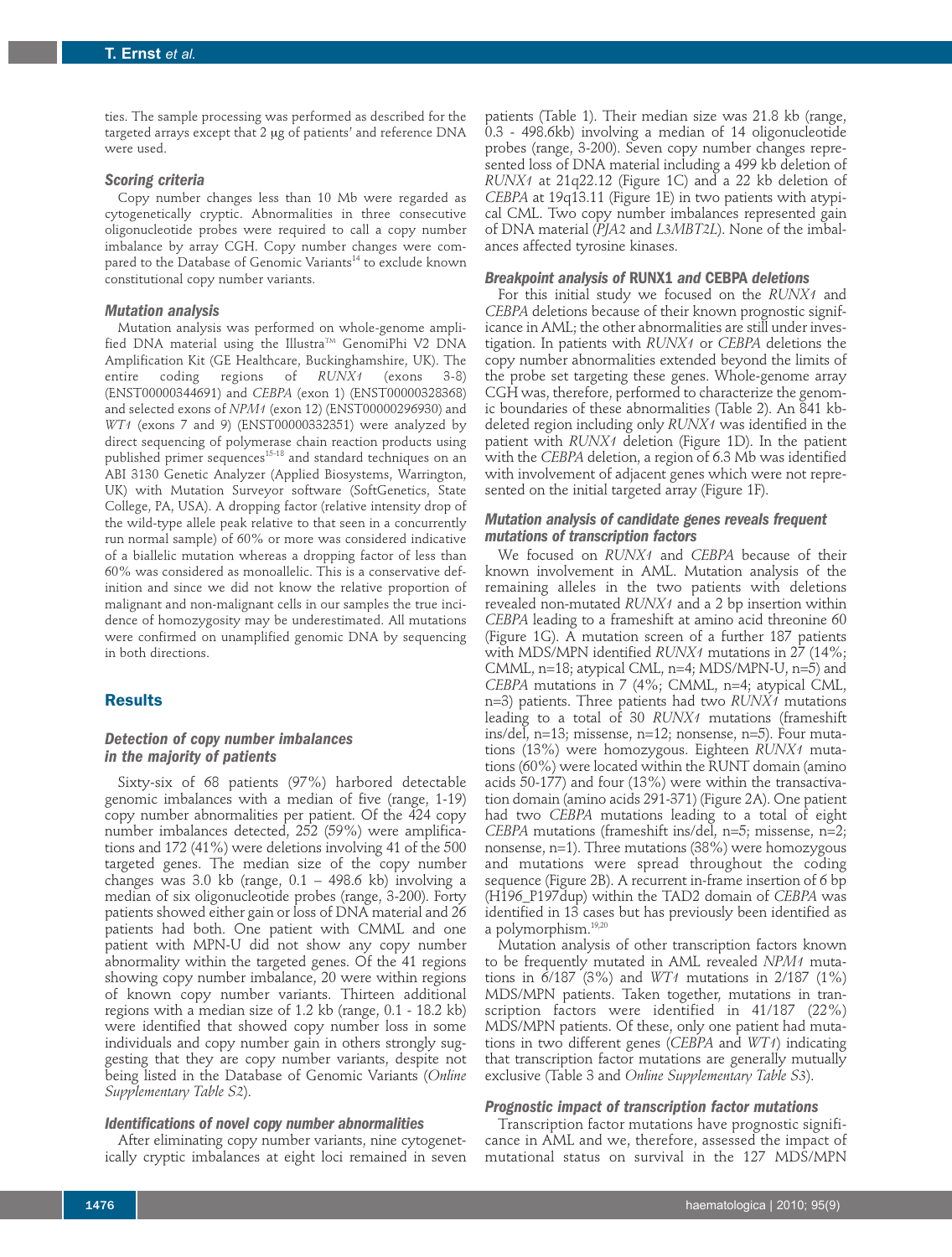patients for whom data were available. On univariate analysis patients with mutations of transcription factors had a shorter overall survival and progression-free survival compared with mutation-negative cases (overall survival: 28 *versus* 44 months, *P*=0.019, log-rank test; progression-free survival: 21 *versus* 30 months, P=n.s). (Figure 3A and B). Patients with *CEBPA*, *NPM1*, or *WT1* mutations had a particularly poor prognosis (*P*=0.0047, *P*=0.0024 and *P*=0.058, respectively, with regard to overall survival). In contrast, there was no significant difference between *RUNX1*-mutated cases and those without transcription factor mutations (Figure 3C and D). It should be emphasized, however, that our cohort of patients was derived from different centers, their treatment was heterogeneous, the numbers of *CEBPA*, *WT1* and *NPM1* mutated cases were small and the analysis was done retrospectively. Clearly, therefore, prospective studies that take into account all relevant prognostic variables will be necessary to confirm the prognostic significance of transcription factor mutations.

## **Discussion**

In this study, we performed a systematic search for cytogenetically cryptic abnormalities in patients with atypical MPN and MDS/MPN using custom designed, high-resolution targeted array CGH. Array CGH has the potential to pick up small genomic imbalances that are below the resolution of conventional cytogenetics. Targeted arrays were designed to focus on all 90 tyrosine kinases plus a range of other genes known to be involved in leukemia and myelopoiesis, e.g. known translocation genes, transcription factors as well as selected cytokines and receptors. Our aim was to detect small DNA copy number changes that might indicate the presence of novel fusion genes or other driver mutations.

After excluding all known or likely copy number variants, nine cytogenetically cryptic copy number imbalances were detected in seven patients, including hemizygous deletions of *RUNX1* or *CEBPA* genes. A further mutation screen of 187 MDS/MPN patients revealed frequent *RUNX1* and *CEBPA* mutations. *RUNX1* (also named *AML1* or *CBFA2*) is located on chromosome band 21q22.12 and encodes the alpha subunit of the corebinding factor (CBF) complex. <sup>21</sup> This complex activates and represses transcription of key regulators of growth, survival and differentiation pathways. *RUNX1* is one of the most frequent targets of chromosome translocations in leukemia and somatic mutations have also been identified, especially in AML M0 subtype, 22,23 *de novo* highrisk MDS, <sup>24</sup> and therapy-related MDS/AML. 15,25 Until recently only a small number of patients with CMML had been examined for *RUNX1* mutations and this gene has not been examined at all in atypical CML or other related diseases. In CMML, Harada *et al.* did not find *RUNX1* mutations in four patients, <sup>24</sup> nor did Preudhomme *et al.* in 27 patients. <sup>23</sup> Here, we report *RUNX1* mutations in 27 of 187 MDS/MPN patients (14%) with a high mutation frequency seen in CMML (19%). Three patients had two *RUNX1* mutations leading to a total of 30 *RUNX1* mutations. Eighteen mutations were likely causative changes predicted to result in premature chain termination and 12 were missense substitutions that have not been reported as single nucleotide polymorphisms. Similar to our results, two recent studies reported *RUNX1* mutations in 9 of 30 (33%) and 30 of 81 (37%) CMML patients, respectively. 26,27 In accordance with these studies, we also detected the majority (60%) of *RUNX1* mutations within the Nterminal RUNT domain, which is the most conserved region of RUNX family members and is directly involved in DNA binding and interactions with CBFb. <sup>28</sup> Kuo *et al.* described a higher risk of AML progression in CMML patients with *RUNX1* mutations at the C-terminal compared to the N-terminal region. <sup>27</sup> Although we observed a similar trend in our cohort (*data not shown*), the number of patients with C-terminal *RUNX1* mutations was small in our study (n=6) as well as in that by Kuo *et al.* (n=9). Overall we saw no difference in outcome between *RUNX1*-mutated cases and those without transcription factor mutations. In contrast, *RUNX1* mutations have

|  |  |  | Table 2. Copy number boundaries obtained using human genome-wide array CGH. |  |
|--|--|--|-----------------------------------------------------------------------------|--|
|  |  |  |                                                                             |  |

|                 |                                |    |          |              |            |                                     | 44K targeted array CGH                                                                                                                                                |                         | <b>244K whole-genome array CGH</b>  |                            |                         |  |
|-----------------|--------------------------------|----|----------|--------------|------------|-------------------------------------|-----------------------------------------------------------------------------------------------------------------------------------------------------------------------|-------------------------|-------------------------------------|----------------------------|-------------------------|--|
| <b>Patient</b>  | <b>Disease Chromosome Band</b> |    |          | Gene         | <b>CNA</b> | <b>CNA start</b><br><b>position</b> | <b>CNA end</b><br>position                                                                                                                                            | <b>CNA</b><br>size (kb) | <b>CNA</b> start<br><b>position</b> | <b>CNA end</b><br>position | <b>CNA</b><br>size (kb) |  |
|                 |                                |    |          |              |            |                                     |                                                                                                                                                                       |                         |                                     |                            |                         |  |
| -5              | Atypical CML                   | 19 | 19q13.11 | <i>CEBPA</i> | Loss       | 38473374                            | 38495178                                                                                                                                                              | 21.8                    | 33611665                            | 39919594                   | 6307.9                  |  |
| $6\overline{6}$ | Atypical CML                   | 21 | 21q22.12 | <i>RUNX1</i> | Loss       | 35044781                            | 35543405                                                                                                                                                              | 498.6                   | 35047874                            | 35889005                   | 841.1                   |  |
|                 |                                |    |          |              |            |                                     | CNA: conv number abnormality: CML: chronic myeloid leukemia. Genomic positions, according to NCBI build 35 (hg17), determined by the locations of internal end probes |                         |                                     |                            |                         |  |

CNA: copy number abnormality; CML: chronic myeloid leukemia. Genomic positions,according to NCBI build 35 (hg17), determined by the locations of internal end probes *within the CNA.*

|  |  |  |  |  |  |  |  |  | Table 3. Total number of patients with mutations of transcription factors. |  |
|--|--|--|--|--|--|--|--|--|----------------------------------------------------------------------------|--|
|--|--|--|--|--|--|--|--|--|----------------------------------------------------------------------------|--|

| <b>Diagnosis</b>    | <b>Number of analyzed patients b</b> |    |              | Number (%) of patients with mutations |              |      |     |            |     |  |  |  |
|---------------------|--------------------------------------|----|--------------|---------------------------------------|--------------|------|-----|------------|-----|--|--|--|
|                     |                                      |    | <b>RUNX1</b> |                                       | <b>CEBPA</b> | NPM1 |     | <b>WT1</b> |     |  |  |  |
| CMML                | 97                                   | 18 | (19)         | 4                                     | (4)          | 6    | (6) |            | (1) |  |  |  |
| <b>Atypical CML</b> | 68                                   |    | (6)          | 3                                     | (4)          |      |     |            | Œ   |  |  |  |
| MDS/MPN-U           | 22                                   |    | (23)         | 0                                     |              |      |     |            |     |  |  |  |
| Total               | 187                                  | 27 | (14)         |                                       | (4)          | 6    | (3) |            | Œ   |  |  |  |

CMML: chronic myelomonocytic leukemia; CML: chronic myeloid leukemia; MDS/MPN-U: myelodysplastic/myeloproliferative neoplasm unclassifiable. Polymorphisms are not *included.*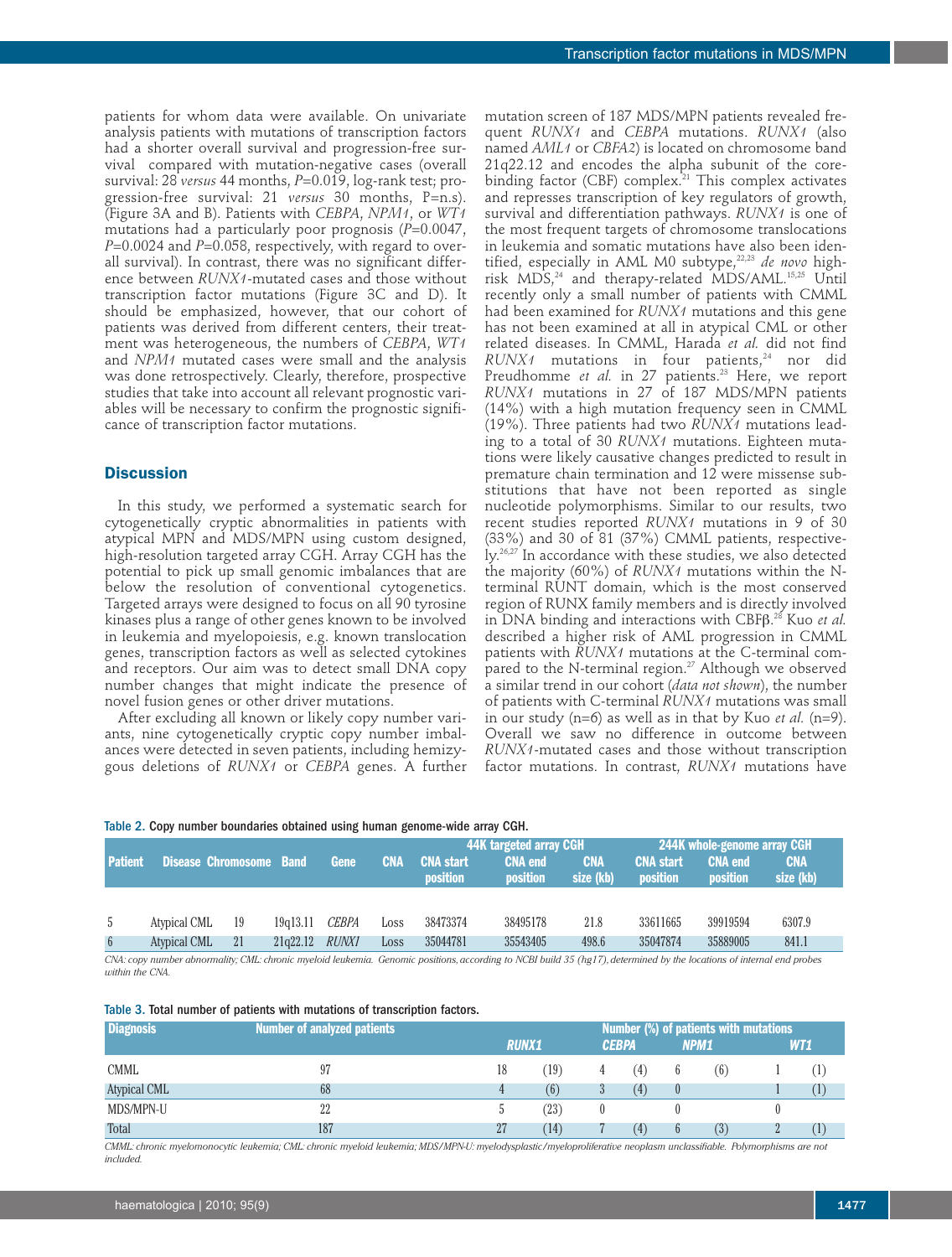been shown to be associated with a poor prognosis in *de novo* and therapy-related MDS. 15,24 A recent study on 470 adult AML patients found that *RUNX1* mutations were a marker for a significantly lower complete remission rate and shorter disease-free and overall survival. 29

The *CEBPA* gene, located on chromosome band 19q13.11, encodes the transcription factor CCAAT/enhancer-binding protein-alpha which is essential for normal differentiation of granculocytes. <sup>30</sup> The involvement of *CEBPA* in leukemogenesis has been confirmed in many studies, with inactivating mutations reported predominately in AML M0, M1 and M2. 16,31-34 Mutations are usually acquired but can occasionally be inherited. <sup>35</sup> Only a small number of CMML patients have been investigated for *CEBPA* mutations to date. Kaeferstein *et al*. found no *CEBPA* mutations in five CMML patients, <sup>36</sup> whereas Shih *et al.* reported *CEBPA* mutations in three of 15 CMML patients (20%). <sup>37</sup> We identified eight different *CEBPA* mutations in seven of 187 MDS/MPN patients (4%). Six mutations were likely causative changes predicted to result in premature chain termination and two were missense substitutions that have not been reported as single nucleotide polymorphisms.

Following our finding of *RUNX1* and *CEBPA* mutations in MDS/MPN we screened for mutations in two other transcription factors known to be mutated frequently in AML. We detected *NPM1* mutations in six (3%) and *WT1* mutations in two (1%) MDS/MPN patients. Only one patient had mutations in two different genes (*CEBPA*

and *WT1*) indicating that transcription factor mutations are generally mutually exclusive in MDS/MPN. This is similar to findings from a study on AML in which only 17/312 patients (5%) had more than one mutation in hypothetical class II genes (*NPM1*, *CEBPA*, and *MLL*) and  $12/241$  patients  $(5\%)$  had more than one class I mutation



Figure 2. Schematic presentation of (A) RUNX1 protein and (B) *CEBPA* protein with locations of mutations. The majority (60%) of *RUNX1* mutations were found within the RUNT domain. *CEBPA* mutations were spread throughout the coding sequence.  $\angle$ Missense mutation;  $\blacktriangle$  frameshift insertion/deletion mutation; nonsense mutation; TAD, transactivation domain; DNA, DNA binding domain.



Figure 3. Clinical significance of transcription factor (TF) mutations in MDS/MPN. Kaplan-Meier estimates of (A) overall survival and (B) progression-free survival for 127 MDS/MPN patients with or without mutations of transcription factors. Overall survival was significantly lower in mutation-positive compared to mutation-negative cases (*P*=0.0190, log-rank test). Kaplan-Meier estimates of (C) overall survival and (D) progression-free survival for each specific mutation. Patients with *CEBPA*, *NPM1* or *WT1* mutations collectively showed a highly significant shorter overall survival (*P*<0.001) and progression-free survival (*P*<0.001) compared to cases without transcription factor mutations. Considering each gene individually, the P values for CEBPA, NPM1 and WT1 were 0.0047, 0.0024 and 0.0583, respectively, for overall sur-<br>vival and 0.0096, 0.0018 and 0.174, respectively for progression-free survival.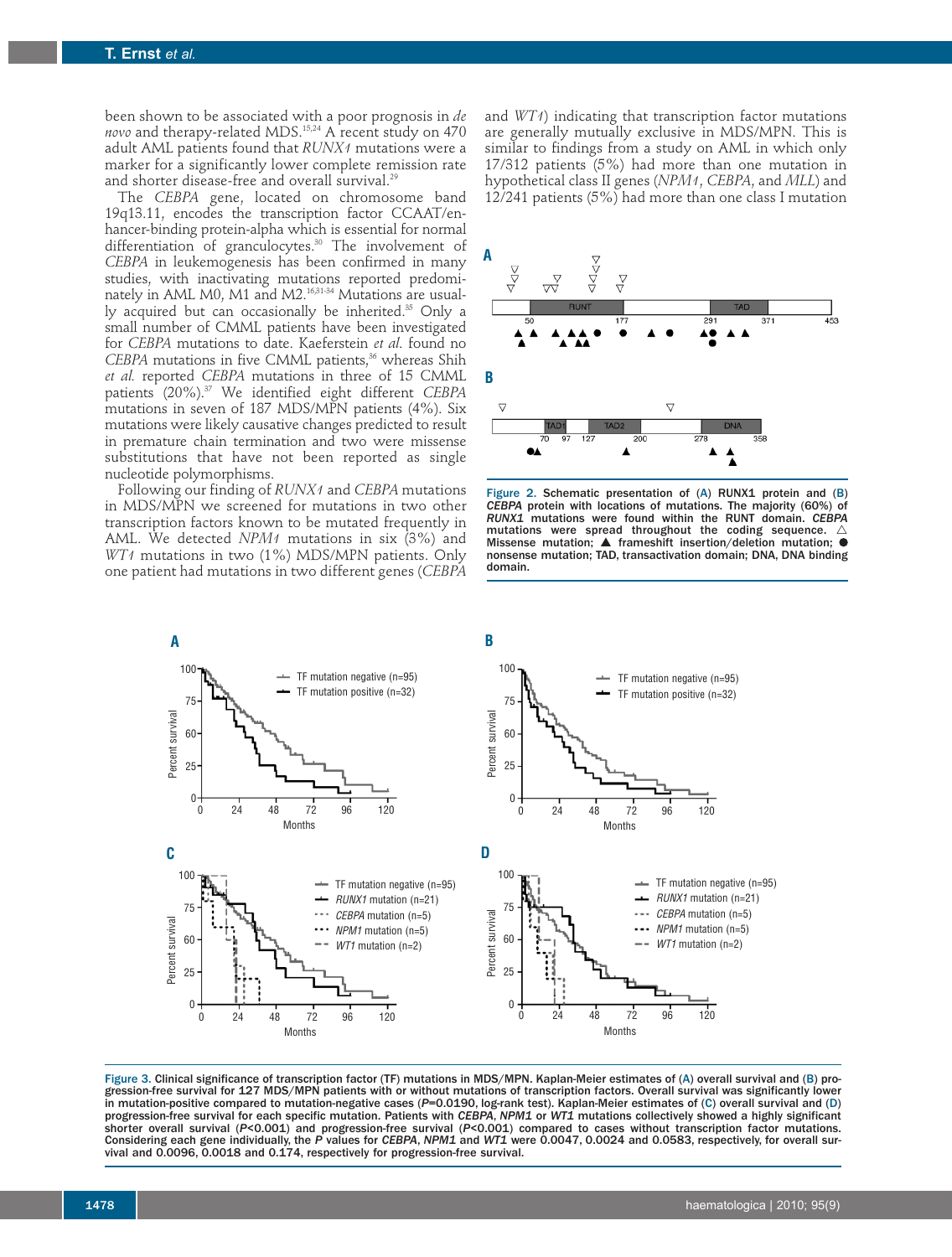(*FLT3-ITD*, *FLT3-TKD*, and *NRAS*). <sup>38</sup> All *NPM1* mutations we found were identical and correspond to mutation type A according to Falini *et al.* <sup>17</sup> Type A mutations are the most frequent *NPM1* mutations in AML and the resulting shift in the reading frame alters the C-terminal portion of the NPM protein.

In a preliminary analysis we observed a shorter overall survival in patients with mutations of transcription factors compared with mutation-negative cases. This effect was accounted for principally by cases with *CEBPA*, *NPM1*, or *WT1* mutations. None of these patients had a concomitant *FLT3*-ITD. In contrast to our results, *CEBPA* and *NPM1* mutations (without *FLT3*-ITD) are linked to a favorable outcome in AML16,33,38 whereas the prognostic impact of *WT1* mutations in AML is controversial. 18,39,40 Three recent studies found that only *CEBPA* double mutations but not single mutations (as predominately observed in our study) are associated with a favorable prognosis in AML. 34,41,42

We did not find any cytogenetically cryptic abnormality involving tyrosine kinases in our cohort, which included nine patients with *FIP1L1-PDGFRA* negative CEL/HES who responded to imatinib. <sup>43</sup> Due to our focus on tyrosine kinases and the high resolution of our arrays, it seems unlikely that we missed any tyrosine kinase fusions, unless they were perfectly or nearly perfectly balanced. As reported elsewhere, we did find an unusual constitutional polymorphic *TFG-GPR128* fusion using our targeted arrays but this was not associated with any obvious phenotype. 44

Since our approach was hypothesis-driven and focused on selected genes we only covered less than 2% of human genes on our targeted arrays and thus other important abnormalities may have been missed. Human genome-wide array CGH or single nucleotide polymorphism array analysis are useful tools for finding alterations that can point to novel candidate genes and pathways and new abnormalities have been detected using these approaches. Gelsi-Boyer *et al.* identified novel mutations of the polycomb-associated gene *ASXL1* in 17 out of 39 patients with CMML (43%). <sup>45</sup> Delhommeau *et al.* found frequent *TET2* mutations in about 15% of patients with various myeloid cancers including two of nine patients (22%) with CMML. <sup>46</sup> A high incidence of *TET2* mutations in CMML patients was confirmed in three other recent studies. 47-49 It is likely that mutations of these genes will also be found in atypical CML and related atypical MPN.

We conclude that mutations of transcription and other nuclear factors (particularly *RUNX1*) are frequent in MDS/MPN patients and thereby give molecular-based support for the grouping of those diseases into the same World Health Organization category (MDS/MPN). <sup>2</sup> In contrast, cryptic tyrosine kinase fusion genes are rare. Transcription factors are promising targets for future developments of novel targeted therapies.

## **Authorship and Disclosures**

TE, AC and NCPC designed the study and performed experiments; KW, CH-C, JS, AJ and FG performed or assisted with the laboratory work and data analysis; KZ, AR and AH provided samples and clinical data; TE and NCPC wrote the paper; all authors contributed to the final version.

*The information provided by the authors about contributions from persons listed as authors and in acknowledgments is available with the full text of this paper at www.haematologica.org.*

*Financial and other disclosures provided by the authors using the ICMJE (www.icmje.org) Uniform Format for Disclosure of Competing Interests are also available at www.haematologica.org.*

#### **References**

- 1. Campbell PJ, Green AR. The myeloproliferative disorders. N Engl J Med. 2006; 355(23):2452-66.
- 2. Vardiman JW, Thiele J, Arber DA, Brunning RD, Borowitz MJ, Porwit A, et al. The 2008 revision of the World Health Organization (WHO) classification of myeloid neoplasms and acute leukemia: rationale and important changes. Blood. 2009;114(5):937-51.
- 3. Orazi A, Germing U. The myelodysplastic/myeloproliferative neoplasms: myeloproliferative diseases with dysplastic features. Leukemia. 2008;22(7):1308-19.
- 4. Jones AV, Kreil S, Zoi K, Waghorn K, Curtis C, Zhang L, et al. Widespread occurrence of the JAK2 V617F mutation in chronic myeloproliferative disorders. Blood. 2005; 106(6):2162-8.
- 5. Hirsch-Ginsberg C, LeMaistre AC, Kantarjian H, Talpaz M, Cork A, Freireich EJ, et al. RAS mutations are rare events in Philadelphia chromosome-negative/bcr gene rearrangement-negative chronic myelogenous leukemia, but are prevalent in chronic myelomonocytic leukemia. Blood. 1990;76(6):1214-9.
- 6. Tyner JW, Erickson H, Deininger MW,

Willis SG, Eide CA, Levine RL, et al. Highthroughput sequencing screen reveals novel, transforming RAS mutations in myeloid leukemia patients. Blood. 2009;113(8):1749-55.

- 7. Dunbar AJ, Gondek LP, O'Keefe CL, Makishima H, Rataul MS, Szpurka H, et al. 250K single nucleotide polymorphism array karyotyping identifies acquired uniparental disomy and homozygous mutations, including novel missense substitutions of c-Cbl, in myeloid malignancies. Cancer Res. 2008;68(24):10349-57.
- 8. Grand FH, Hidalgo-Curtis CE, Ernst T, Zoi K, Zoi C, McGuire C, et al. Frequent CBL mutations associated with 11q acquired uniparental disomy in myeloproliferative neoplasms. Blood. 2009;113(24):6182-92.
- 9. Sanada M, Suzuki T, Shih LY, Otsu M, Kato M, Yamazaki S, et al. Gain-of-function of mutated C-CBL tumour suppressor in myeloid neoplasms. Nature. 2009;460 (7257):904-8.
- 10. De Keersmaecker K, Cools J. Chronic myeloproliferative disorders: a tyrosine kinase tale. Leukemia. 2006;20(2):200-5.
- 11. Cools J, DeAngelo DJ, Gotlib J, Stover EH, Legare RD, Cortes J, et al. A tyrosine kinase created by fusion of the PDGFRA and FIP1L1 genes as a therapeutic target of ima-

tinib in idiopathic hypereosinophilic syndrome. N Engl J Med. 2003;348(13): 1201- 14.

- 12. De Keersmaecker K, Graux C, Odero MD, Mentens N, Somers R, Maertens J, et al. Fusion of EML1 to ABL1 in T-cell acute lymphoblastic leukemia with cryptic t(9;14)(q34;q32). Blood. 2005;105(12):4849- 52.
- 13. Graux C, Cools J, Melotte C, Quentmeier H, Ferrando A, Levine R, et al. Fusion of NUP214 to ABL1 on amplified episomes in T-cell acute lymphoblastic leukemia. Nat Genet. 2004;36(10):1084-9.
- 14. Iafrate AJ, Feuk L, Rivera MN, Listewnik ML, Donahoe PK, Qi Y, et al. Detection of large-scale variation in the human genome. Nat Genet. 2004;36(9):949-51.
- 15. Christiansen DH, Andersen MK, Pedersen-Bjergaard J. Mutations of AML1 are common in therapy-related myelodysplasia following therapy with alkylating agents and are significantly associated with deletion or loss of chromosome arm 7q and with subsequent leukemic transformation. Blood. 2004;104(5):1474-81.
- 16. Fröhling S, Schlenk RF, Stolze I, Bihlmayr J, Benner A, Kreitmeier S, et al. CEBPA mutations in younger adults with acute myeloid leukemia and normal cytogenetics: prog-